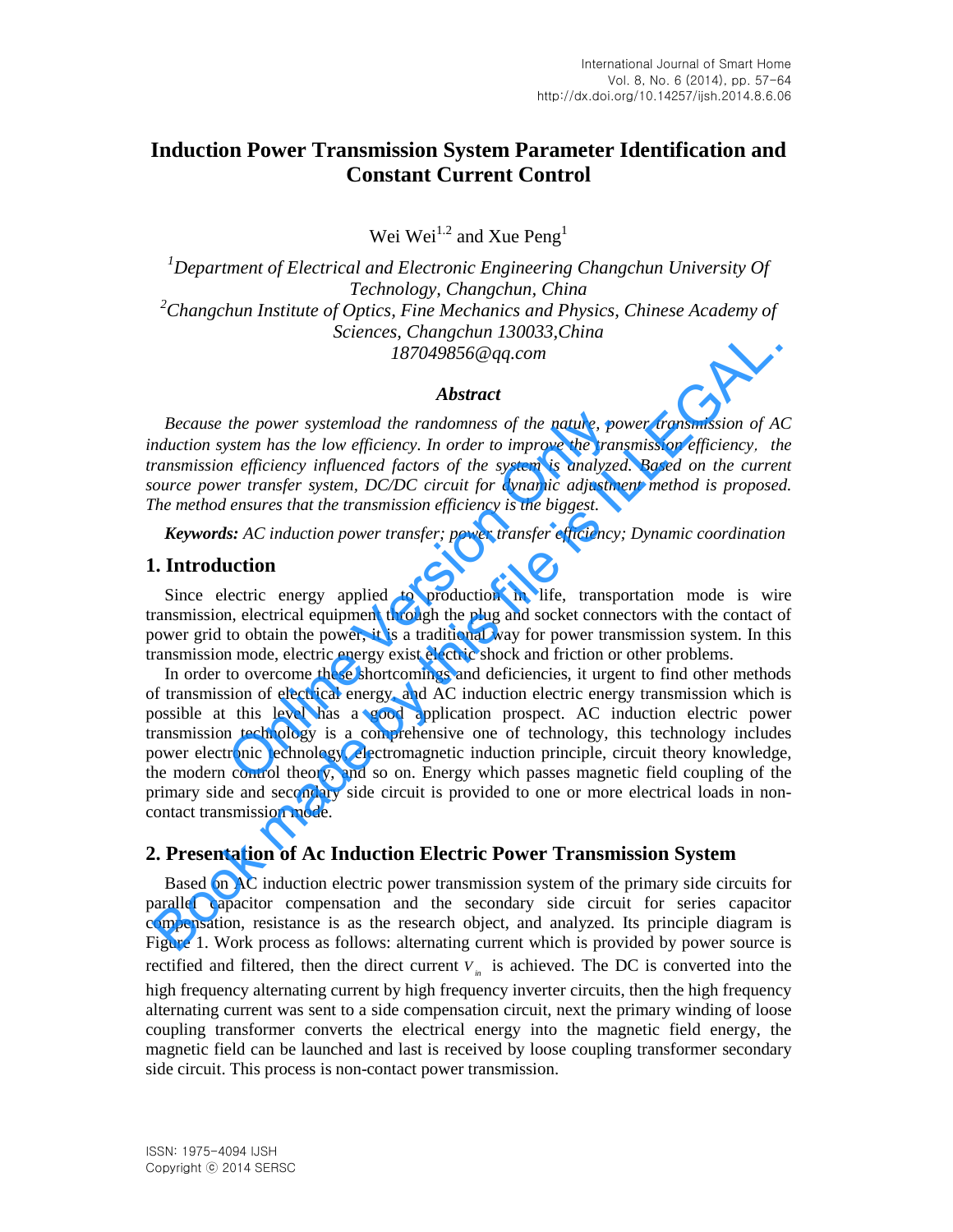

**Figure 1. AC Induction Electric Power Transmission Schematics** 

In Figure 1, *I* refers to the current which provided by DC power;  $L<sub>1</sub>$  is a side winding and  $L<sub>2</sub>$  is the secondary side winding;  $C<sub>1</sub>$  is a side compensation capacitor of Loose coupling transformer and  $C_2$  is the Secondary side compensation capacitor; R is the load (inductance and capacitance, resistance or a combination of the three kinds, This article only discuss the resistance) .

E.<br>
Figure 1. AG Induction Electric Power Transmission Schematics<br>
In Figure 1. AG Induction Electric Power Transmission Schematics<br>
In Figure 1. AG Induction Electric Power Transmission Schematics<br>
1. is the secondary s The construction of the system is shown in Figure 3. The function formula is derived in the condition of only considering the basic cycle of the rotation pendulum. In order to test the correctness of the control means, making experiment on the construction of system by applying the parameters in Table-1 and the changing rule of the adjusting process is shown in Figure-4. It can be inferred that as long as increasing the value of swing of rotary-arm, the rotation pendulum can be impelled to begin to vibrate from the static state. The vibration state can be controlled by the swinging of rotary-arm to great extent until the final mutual stable dynamic balancing state is achieved; when the rotation pendulum departures the balancing state under the help of the outside interference, rotary-arm can make the swing of inverted pendulum to reach the stationary dynamic balancing state through adjusting the swing and velocity. ance, resistance or a combination of the three kinds, This<br>truction of the system is shown in Figure 3. The function fo<br>f only considering the basic cycle of the rotation pendulu<br>of the control means, making experiment on In Figure 1, *t* refers to the current which provided by DC power;  $L_i$  is a side winding an  $L_i$  is the secondary side winding;  $C_i$  is a side compensation capacitor of Loose coupling an  $L_i$  is the Secondary side compen

In the AC induction electric transmission system, because of its own factors, Loose coupling transformer is described with mutual inductance model.

According to the mutual inductance model, when the primary circuit is parallel compensation and the secondary circuit is series compensation, the reflected impedance is:

$$
Z = \omega^2 M^2 \frac{\omega^2 C_2^2 R + j \omega C_2 (1 - \omega^2 L_2 C_2)}{(1 - \omega^2 L_2 C_2)^2 - (j \omega C_2 R)^2}
$$
(1)

When the circuit is working in resonance, the nature of the reflected impedance is resistance, the equivalent impedance value is:

$$
Z = \frac{\omega^2 M^2}{R}
$$
 (2)

At this time, the coupling parameter of the secondary circuit has not affected on the primary side resonant frequency.

For the same reason, when both sides are parallel compensation, the reflected impedance is:

$$
Z = \omega^2 M^2 \frac{(1 + j\omega C_2 R)(R - \omega^2 L_2 C_2 R - j\omega L_2)}{(R - \omega^2 L_2 C_2 R) - (j\omega L_2)^2}
$$
\n(3)

When the circuit is working in resonance, the equivalent impedance value is*:* 

$$
Z = \frac{M^2 R}{L_2^2} - j \frac{\omega M^2 L_2}{L_2^2}
$$
 (4)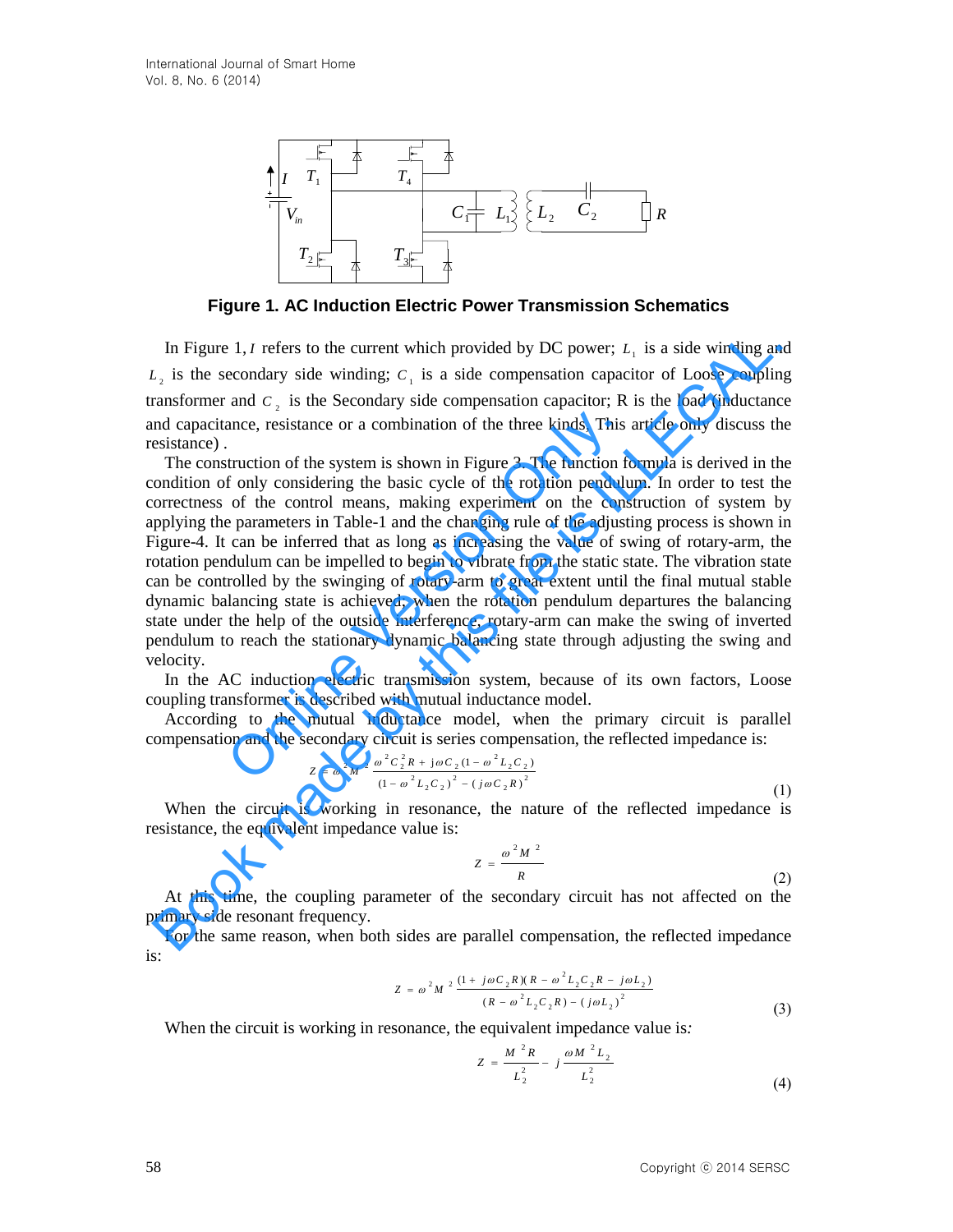Therefore, when the load of secondary circuit changes, the reflected impedance also change.



#### **Figure 2. Reflection Impedance Equivalent Model**

For RLC resonant circuit, parallel resonance conditions:

$$
Y = \frac{1}{R} + j\omega C + \frac{1}{j\omega L} = \frac{1}{R} + j(\omega C - \frac{1}{\omega L}) = \frac{1}{R} + j(X_C + X_L) = \frac{1}{R} + jX
$$
(5)

When X=0, that  $\omega_0 C = \frac{1}{\omega_0 L}$  $0^{\rm c} - \omega_0$ 1  $\omega_0 c = \frac{1}{\omega_0 L}$ , the circuit is working in resonance.

Resonance frequency

$$
\omega_0 = \frac{1}{\sqrt{LC}}\tag{6}
$$

Power source does not transfer the reactive power to circuit when the circuit resonance. The inductance is equal to the capacitance in the size of the reactive power. Therefore at resonance, power is the largest in the circuit. So in order to make the system of the transmission power to achieve maximum, circuit is working in resonance.

Amplitude relationship:



**Figure 3. Voltage Curve in Resonance**

Obtained by the voltage resonance curve, the voltage is the maximal when resonance, at this time  $\omega = \omega_0$ , when  $\omega$  deviates from the  $\omega_0$ , voltage drop down from the maximum IS/G.

So signals of different frequencies have different response in the parallel resonant circuit, the most prominent is on resonance signal on the response(the specific performance is to maximum of voltage),but the signal that is far away from the resonance frequency is suppressed(voltage value is small). This choice ability is called "selective" for different input signals.

Due to changing of secondary side circuit load, reflected impedance will also corresponding change, it makes the frequency deviate from the resonant frequency for the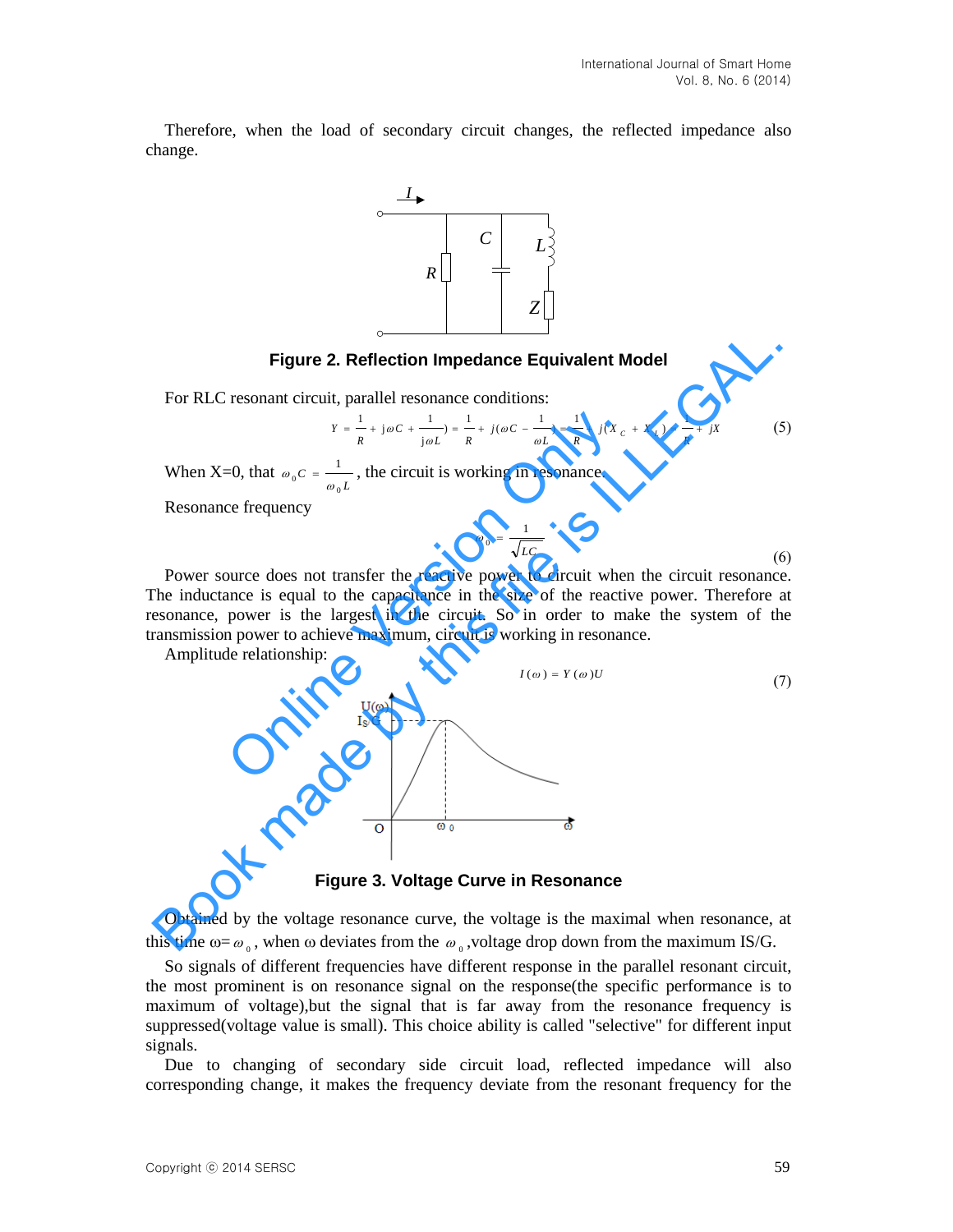primary circuit and also makes the transmission power down. In order to solve this problem, when the responsible for the property of the circuit is change, it can change the primary circuit voltage to adjust the frequency of primary circuit according to selective curve, the frequency is close to the resonance frequency. And the change in voltage can be applied buck-boost circuit.

# **3. The System Frequency Stability Analysis**

It has analyzed changing factors of the system frequency, the following discusses are about how to use buck-boost circuit to adjust the resonant frequency of the primary side circuit in dynamically.



**Figure 4. Buck-Boost Circuit Principle Diagram** 

 $V_{\text{in}}$  is the input voltage, Q is a thyristor, D is diode and Z is load, the buck-boost circuit is composed of Buck and Boost chopper circuit which are series connection ,the average output voltage can be higher or lower than the input DC voltage, thus the buck-boost circuit can flexibly change the voltage level, it can also change the polarity of the voltage, so buck-boost circuit is applied to circuit system needed for real-time change voltage. Figure 5 shows the waveforms. Figure 4. Buck-Boost Circuit Principle Diagnet in the set of the Section Only is a thyristor, D is diode and Z is load, the Section Only is a thyristor, D is diode and Z is load, the Section Only is a three set of Buck an Figure 4. Buck-Boost Circuit Principle Diagram<br>
Figure 4. Buck-Boost Circuit Principle Diagram<br>  $V_u$  is the input voltage. Q is a thyristor, D is diode and Z is load, the buck-boost circuit is<br>
omposed of Buck mad Boost c



**Figure 5. Boost Chopper** 

Because Bridge rectifier and Boost Chopper has the characteristics of simple circuit structures, high efficiency, low cost and so on, it is taken as a kind of regular changing circuit and popularly used in computer systems, Power Electronic Devices and any electric equipments. But this circuit also has its disadvantages: low factor of input power, dead district existing in input circuit, briolette cut , containing higher harmonics and so on, especially along with the increase of application, it can do harm to power supply system. Based on the analysis of regular changing law of regular boost chopper's input circuit, this essay proposes a kind of improved circuit by high frequency Soft-switching technology and input circuit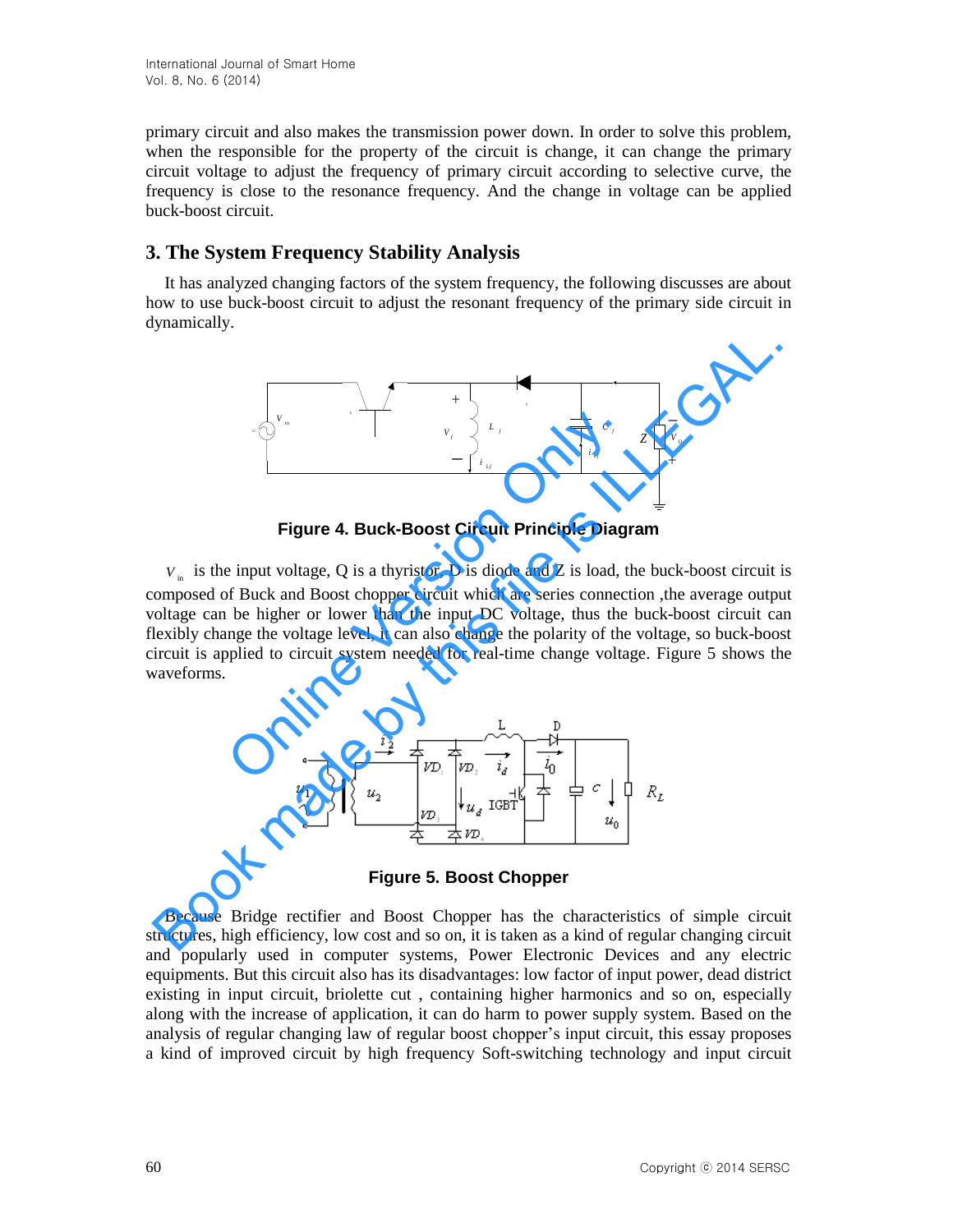retroaction. To ensure amplifying the step-up ratio and improve the aberration phenomenon of input circuit as well.



**Figure 6.The Boost Chopper Improved** 



**Figure 7. Buck-boost Circuit Waveform** 

Because there are different voltages resonance curve for the different resistances, when resistance changes, there is a way to adjust voltage by changing the working time of the thyristor, then voltage reaches the corresponding voltage resonance curve. As the resistance is constant, we can use climbing to realize the change of frequency, the principle is to measure a side circuit voltage at different times, this voltage is compared with the resonant voltage, if they are not equal, this voltage is compared with the voltage of the previous time, working time of the thyristor is controlled according to difference frequencies along the voltage resonant curve to close to the resonant frequency.

On the base of the tool software MATLAB7.0, through different illumination intensity, the output characteristic of the PV array is simulated. The results are as shown in Figure 4, from which we can see that, in a fixed environmental temperature, with the strengthening of illumination intensity, the maximum output power is also increasing by degrees in accordance with the exponential law, but the points of open circuit voltages corresponding to these maximum output powers hardly change which is in conformity with the characteristic relation as shown in.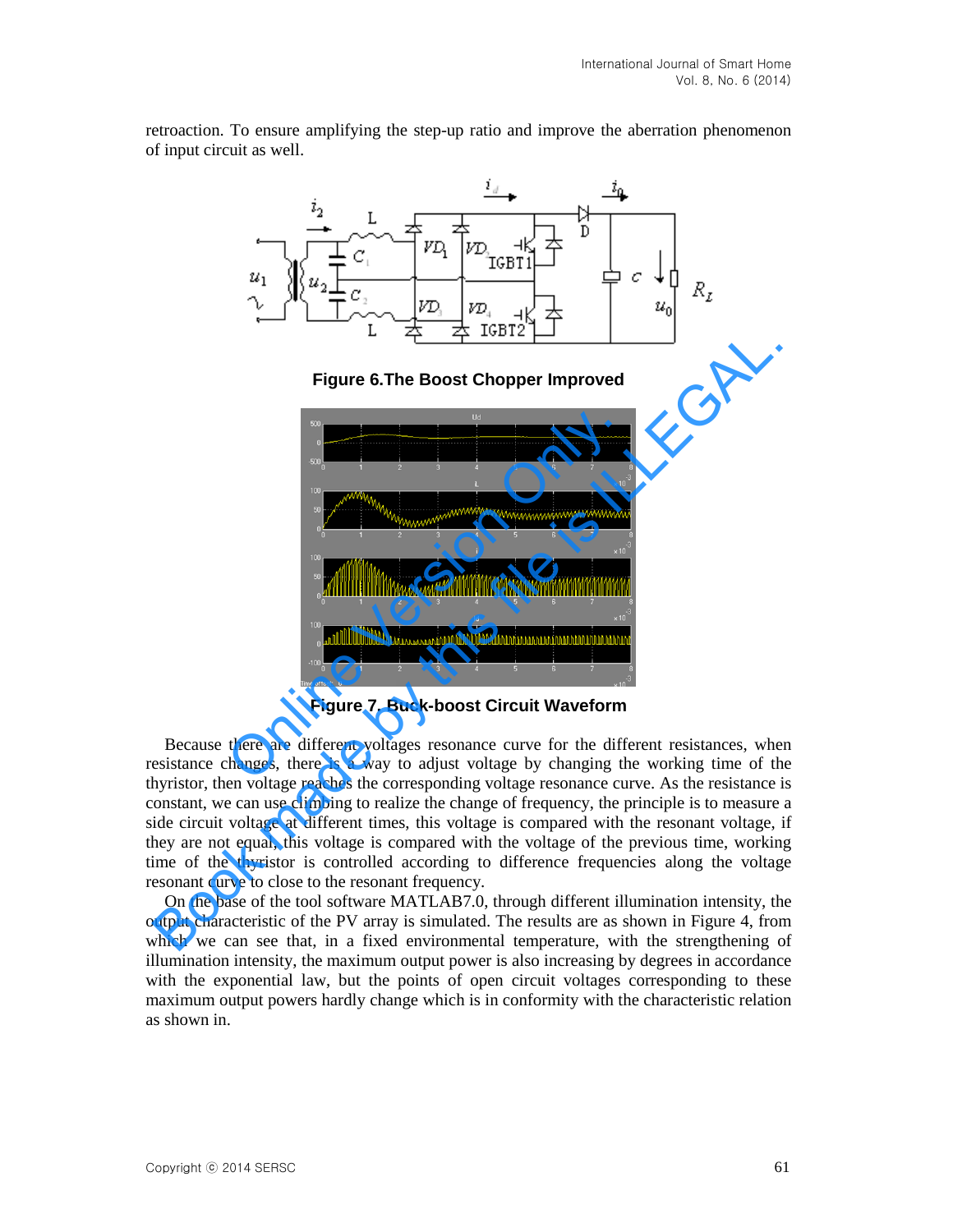

**Figure 8. The P-V Curves of a PV Array with Different Illumination Intensity**

A simulation experiment is also made towards the regulating characteristics of system on temperature, and the results are as shown in Figure 5 and Figure 6. It can be seen that, the temperature no matter starts from 0 or starts from a certain value, the system still own a preferable rapidity with a control time between 8-18s and a static error less than 3%, all of which show that the method designed has a relatively good practicability in solving the temperature control issue of solar energy calorific clothing.

## **4. Conclusions**

This paper researches the power transmission system load in AC induction, according to the mutual inductance model, the secondary circuit load is converted into the primary side circuit. Then the expression of the reacted impedance is obtained, it shows that secondary side load impact on primary impedance. Analyze the influence factors of power transmission efficiency, circuit voltage is changed by the DC/DC converter circuit, application of the hillclimbing to regulate the circuit voltage in a side to achieve a dynamic adjustment of the side frequency. It makes electricity transmission power to achieve maximum efficiency. In this essay, the problem of enhancing solar azimuth tracking control is analyzed in detail, and PID-Fuzzy sectional control method is performed and designed according to the quantity of deviation value. Through stimulation experiment, it suggests that the above method can let electric eye holder track the transformation of solar position well, and it has many features, such as short accommodation time, fast response, overshoot, and small steady-state error, which has good guarantee to enhance photoelectric conversion efficiency. Moreover, this method can be adopted in all kinds of servo position fixing system, to enhance the performance index of system. Time offset: 0 the Welf (V)<br>
B. The P-V Curves of a PV Array with Different Illun<br>
tion experiment is also made towards the regulating chara,<br>
and the results are as shown in Figure 5 and Figure 6.<br>
1 no matter starts fro **Figure 8. The P-V Curves of a PV Array with Different Illumination Intensity<br>Figure 8. The P-V Curves of a PV Array with Different Illumination Intensity<br>A simulation experiment is also made towards the regulating charac** 

# **References**

- [1] D. A. G. Pedder, A. D. Brown, and J. A. Skinner, "A contactless electrical energy transmission system," IEEE Trans. Ind. Electron, vol. 46, **(2009)** February.
- [2] Y. Jang and M. M. Jovanovica, "Contactless electrical energy transmission system for portable-telephone battery chargers," IEEE Transactions on Industrial Electronics, vol. 50, no. 3, **(2010)** June.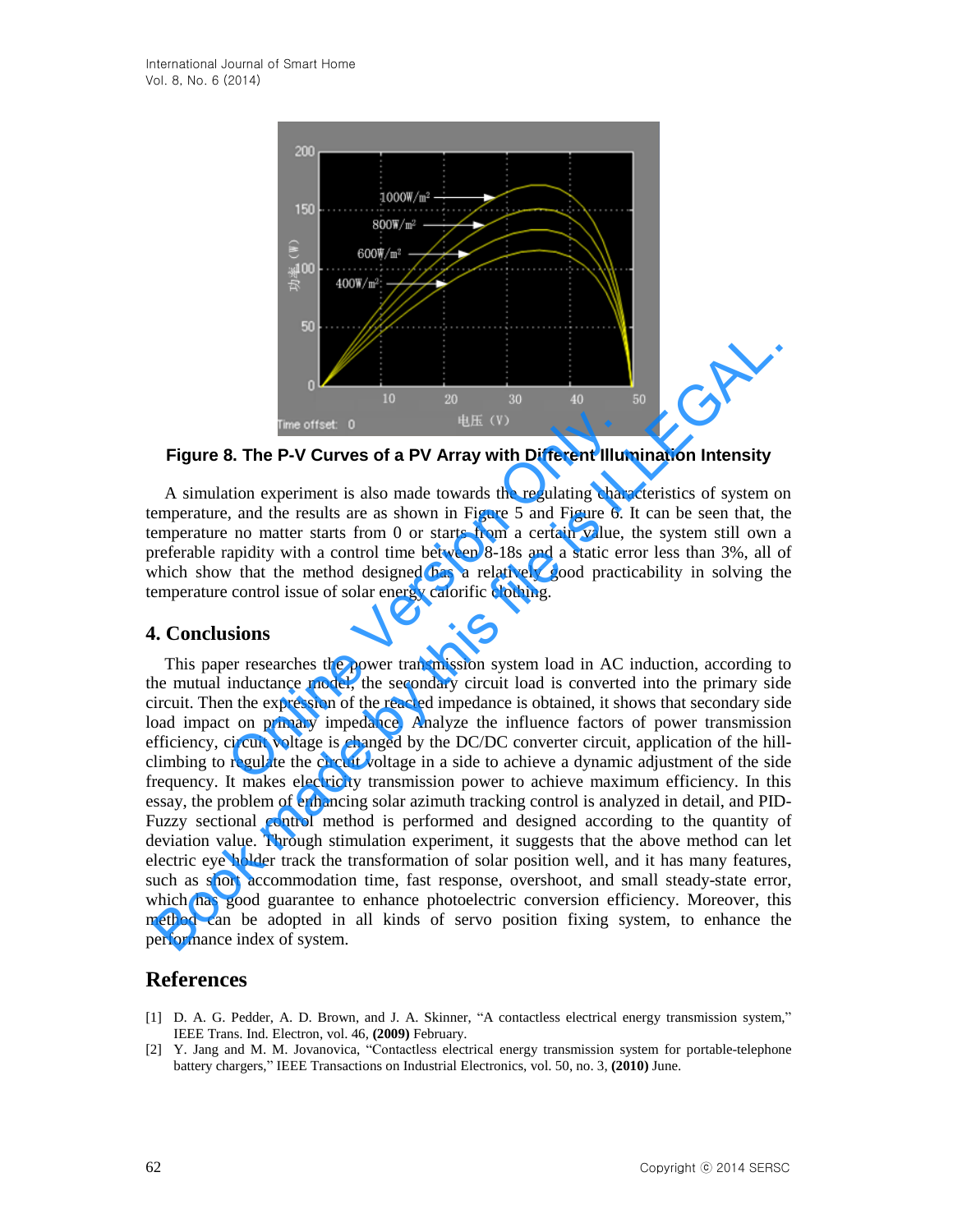- [3] H. Ayano, H. Nagase, and H. Inaba, "A highly efficient contactless electrical energy transmission system," Electrical Engineering in Japan, vol. no. 1, **(2004)**.
- [4] H. Abe, H. Sakamoto and K. Harada, "A noncontact charger using a resonant converter with parallel capacitor of the secondary coil," IEEE Trans Ind Appl, **(2010)**.
- [5] E. van Dijk, "PWM-Switch Modeling of DC-DC Converters", IEEE Transactions on Power Electronics, vol. 10, **(2012)** November**,** pp. 659-665**.**